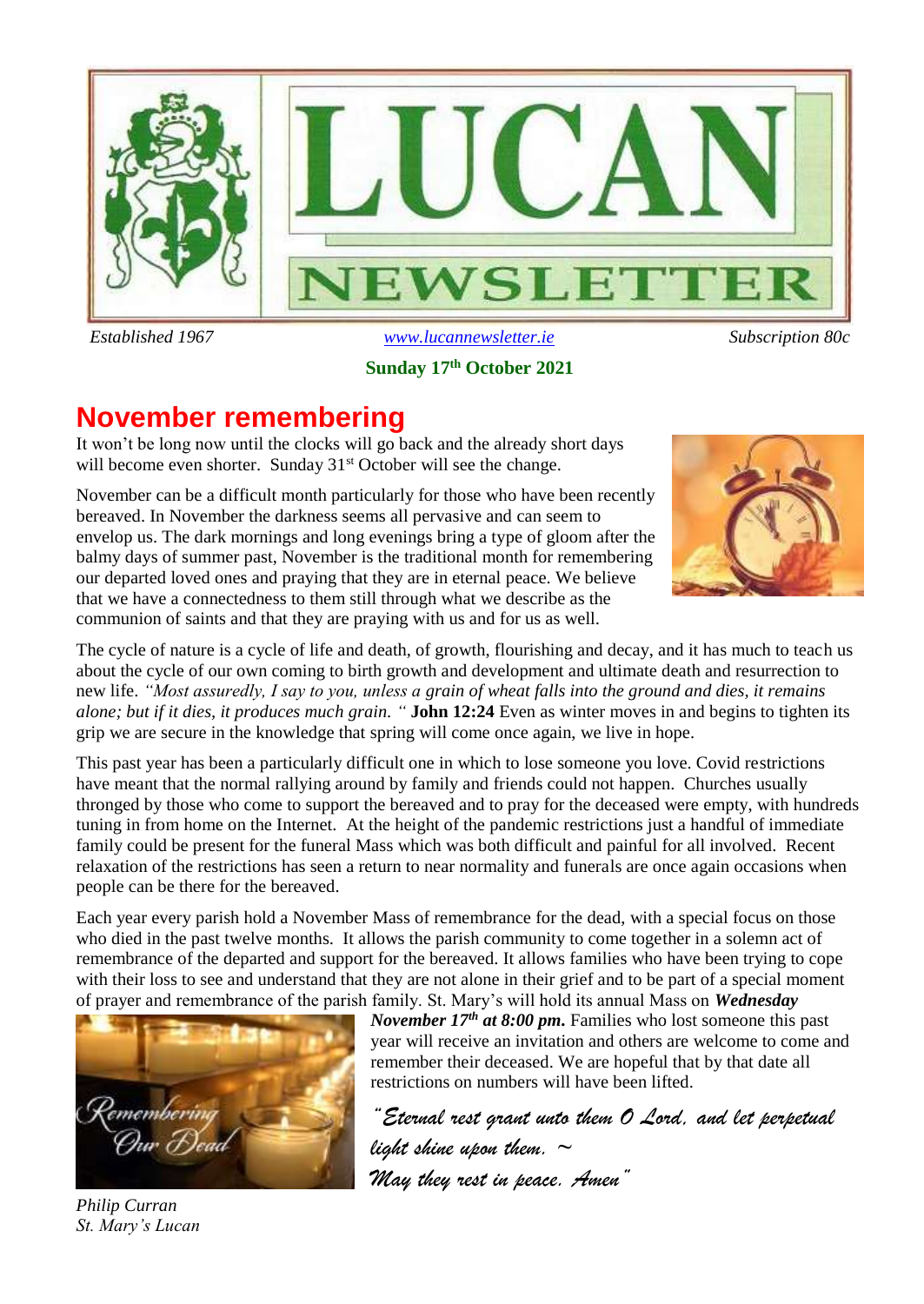# **Lucan Citizens Information Centre**

[www.citizensinformation.ie](http://www.citizensinformation.ie/)

The old 0761 numbers will remain operational in tandem with 0818 until **31 December 2021**. However, from 1 January 2022, **only the 0818 numbers will connect you to the relevant service**.



**COVID-19** has changed the service we offer to the public. Our drop-in service is not currently available, but we are taking phone calls, answering emails, and providing a call back service. Call us on **0818 07 5090**, leave a message with your name and number and an Information Officer will return your call within 2 working days. Or you can email your query to us at dscis@citinfo.ie and someone will reply.

**Citizens Information Phone Service** (CIPS) 0818 07 4000 operates on Monday to Friday 9 am to 8 pm.

**MABS:** The Money Advice and Budgeting Service is the State's money advice service, guiding people through dealing with problem debt for over twenty years. MABS Clondalkin phone 0818 07 2270 or email [clondalkin@mabs.ie](mailto:clondalkin@mabs.ie)

## **Budget 2022**

Budget 2022 was announced on Tuesday, 12 October 2021. The Budget sets out an overall package of 4.7 billion.

Our Budget 2022 document sets out the main changes in taxation, social welfare, health, housing, education, employment and other areas and the supports available as Ireland recovers from the COVID-19 pandemic.

You can view a summary of social welfare changes in the Department of Social Protection's factsheet which is available to download from on gov.ie.

## **Local Property Tax (LPT)**

An annual Local Property Tax (LPT) is charged on residential properties in Ireland. You are liable for LPT if you own a residential property on 1 November.

The tax you pay is based on the market value of the property on the valuation date. The valuation date for the 2022 LPT payment is 1 November 2021.

The LPT is a self-assessment tax so you calculate the tax due based on your own assessment of the market value of the property.

### **You must submit your valuation by 7 November 2021and arrange to pay the tax.**

Even if you own an exempt property, you must still make a Local Property Tax return to claim an exemption. Some properties that were previously exempt, for example, houses built after 2013, are liable for 2022 LPT.

You can choose to make one single payment, or you can phase your payments in equal instalments. Read about how to pay your LPT.

You can log in to the LPT On-line system to view your Local Property Tax record and to pay any arrears (using your PPSN, Property ID and PIN). You can also access LPT through Revenue's myAccount and ROS services.

You can contact the LPT helpline for assistance. Queries can also be sent to Revenue through MyEnquiries. The LPT helpline is 01 7383626 and operates from 9.30 am to 4.30 pm Monday to Friday, except Bank Holidays.

## **Rates**

The Local Property Tax (LPT) is based on market value bands. Changes have been announced for the Local Property Tax that is due in 2022. These apply to property valued on 1 November 2021.

These changes widen the bands and lower the tax rate. The new bands and rates are available on our website.

### *You are still required to submit your LPT Return by 7 November 2021 even if:*

Your property is eligible for an LPT exemption or You are claiming a deferral of LPT payment You can defer (or partially defer) payment of your Local Property Tax (LPT) if you meet the conditions.

### *You may qualify for a deferral under one of 4 separate categories:*

Income threshold; Personal representatives of a deceased liable person; Personal insolvency; Hardship grounds

Any deferred amounts have interest charged on them at a rate of 4% a year. The current deferral interest rate of 4% will apply up to 31 December 2021. The rate of interest that will be charged on all deferred amounts from 1 January 2022 will be reduced to 3% per year.

Revenue offer a range of methods for paying the tax. You can choose to make one single payment, or you can phase your payments in equal instalments. You can read about how to pay the LPT, including key dates for 2022.

If you do not pay the LPT Revenue will use a range of collection and enforcement options. **More information is available** on

[www.citizensinformation.ie](http://www.citizensinformation.ie/) and Local Property Tax (LPT) (revenue.ie)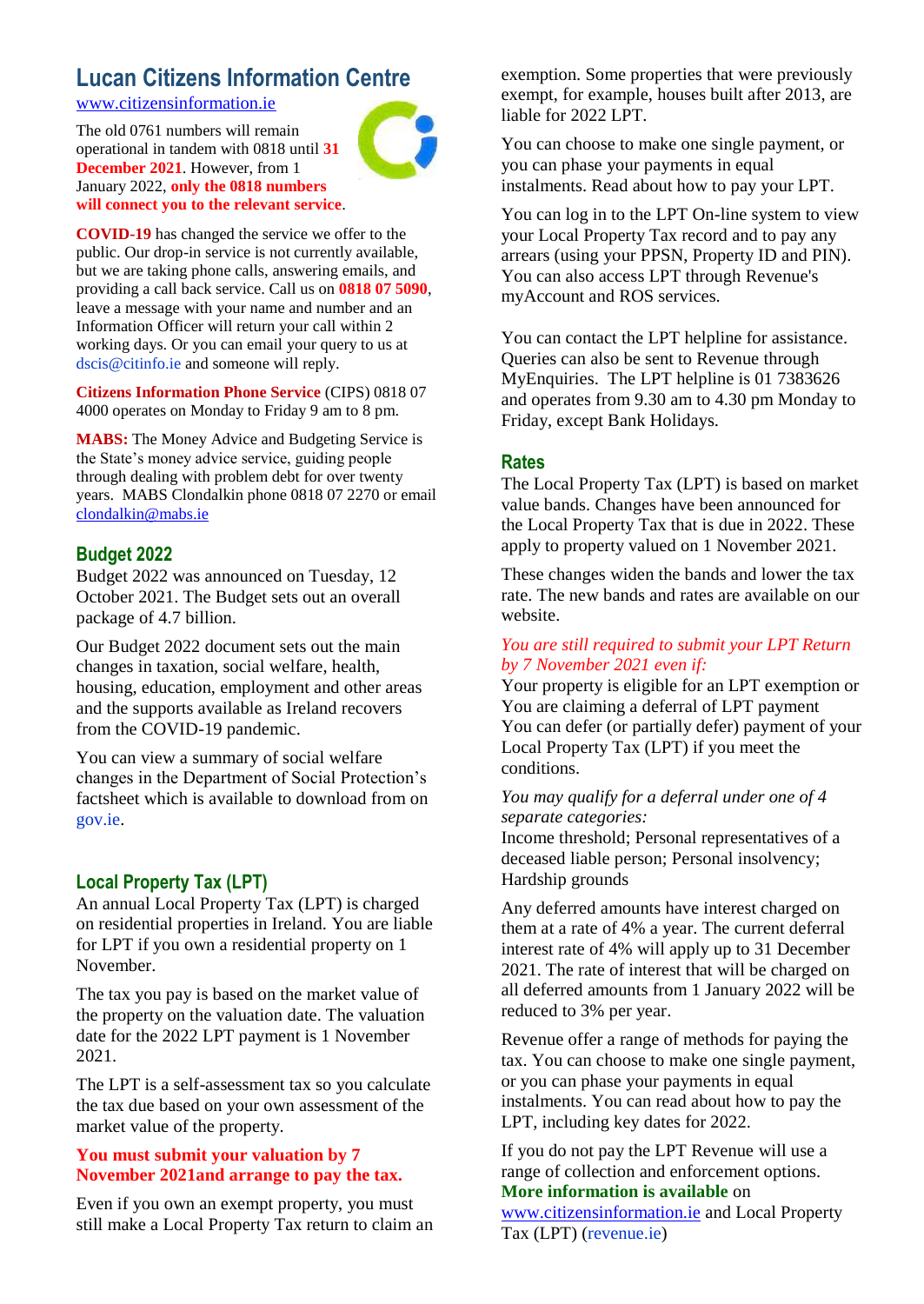# **Esker Active Retirement Assoc.**

### *Hi Everyone!*

Well we all had a fantastic time on our trip to Galway. The Connemara Coast Hotel is lovely as were the staff who looked after us all so well. The food, the wine and entertainment were all just so good. We were very lucky with the weather and got to see Kylemore Abbey and grounds basking in sunshine. Our coach driver Brendan took us through some of the most scenic areas where the mountains, the lakes and countryside were just stunning. We got to visit the Celtic Crystal factory in Connemara, which is a family business, where we got to see one of the craftsmen Donal, cutting the patterns into the crystal bowls etc, such intricate work and such a skill to have.

We went on a cruise on the River Corrib where we heard all about the history of the area and sat back and relaxed with our Irish coffees. We were enjoying the music when suddenly Pretty Woman came on!! So of course, our resident Pretty Woman Marie, got up and did her special dance to entertain us all. It was brilliant…. such laughs we all had….

Today we were back at our club where we had a speaker called Martin who gave us some very good advice on driving in the winter, security in our homes and personal safety. He also entertained us all afternoon as well. Thank you Martin for some really good tips, we all loved listening to you and having a bit of craic at the same time with you.

I have received phone calls from people wanting to join our club and of course you can join, once you're fully vaccinated and have a vaccination certificate with photographic ID. We meet every Wednesday afternoon at 1.30pm in St Andrew's Church Hall in Lucan (close to Stagg Cycle shop which is blue and yellow); there is parking inside the Church gates plus a bus stop just outside the Church gates. Don't be afraid to come in, you're very welcome. The long dark days are coming shortly so come and join us for the craic so you'll have people to talk to for a few hours each week.

# *Till next time,*

*Marian Egan (Club Secretary) 086 1269 043* 



We shopped in Galway City, ate outside cafés, shared some lovely times with each other and got to know new people, it was just so good to get away together after being locked up for so long. Four fantastic days away thanks to Hilda for organising the trip, we all appreciate the amount of organisation that went into it.

# **Acre Project, project** Celbridge

**Maynooth Road,** 

## **Lawn Bowling training this weekend**

We are having a free training session for anyone interested in trying out Lawn Bowls this weekend.

We have some spaces available for the following time slots:

Saturday 1pm Sunday 10am Sunday 11.30am Sunday 1pm



You don't need any equipment as we will provide bowls to suit everyone. Our local bowls experts are giving their time for free too.

Spaces are limited so if you're interested please email: [james@acreproject.com](mailto:james@acreproject.com) with your chosen time slot asap.

## **Don't forget ……..**

**Our Autumn Plant Sale** is on this **Saturday 16th** and **Sunday 17th** October, **from 10am to 5pm**.

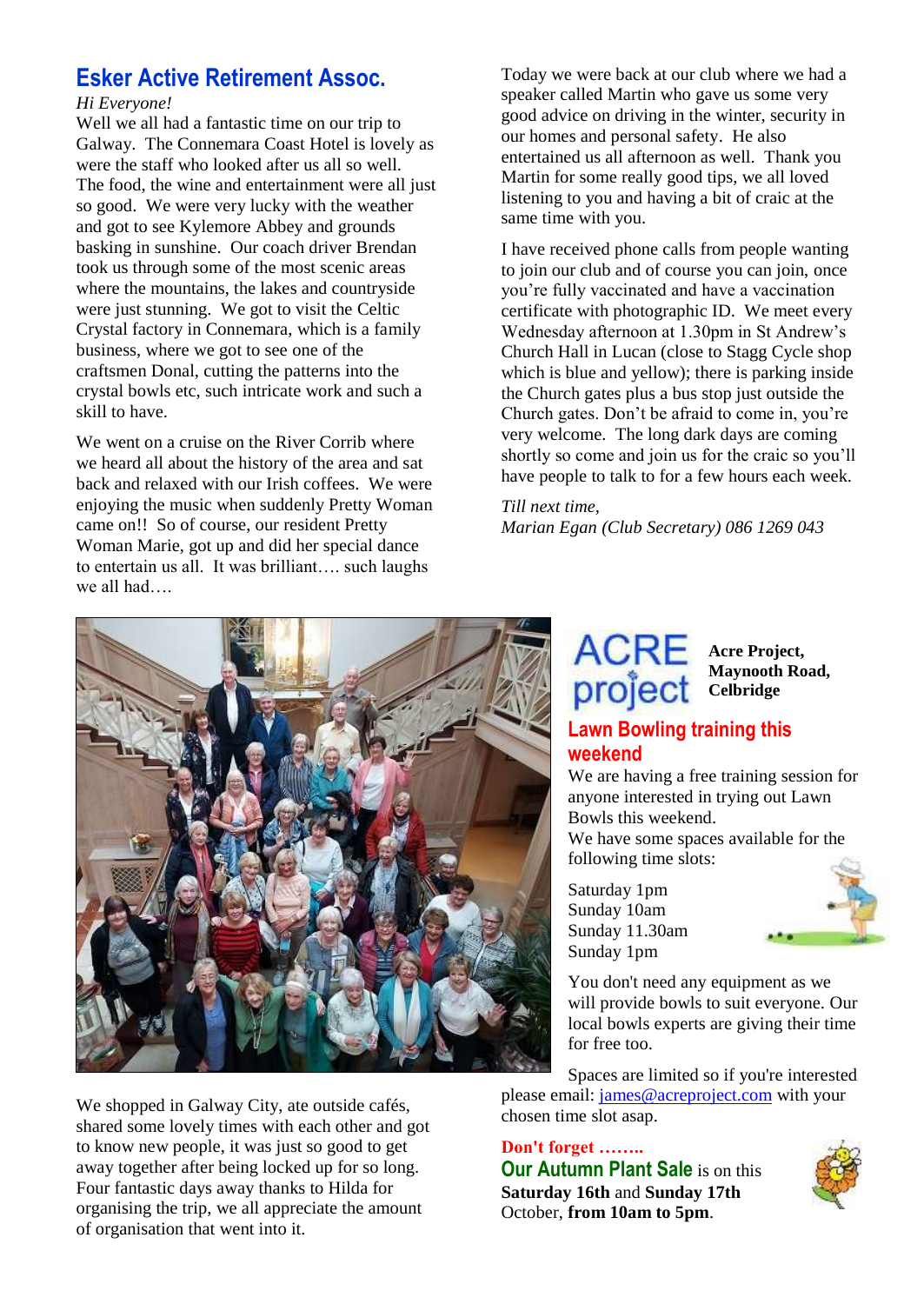# **Parish Notes**

**St Mary's, Lucan** 



# [www.lucanparish.com](http://www.lucanparish.com/)

## **First Holy Communion**

Congratulations to the pupils of St Mary's Boys National School who will receive their First Holy Communion this Saturday. Hope you all have a lovely day. Please keep them in your prayers.



### **New Sunday Mass Times**

Saturday Vigil: 6.30pm Sunday: **9am,** 10.30am, **12 noon** and 7pm.

### **Notice:**

If you have a Sunday Mass booked please ring Sacristy to confirm time. Phone 01 6281487.

### **Weekday Masses:**

Monday to Saturday 10am

### **Capacity:**

Our capacity for each Mass has increased to **300** while this is great news we need to remember that Covid is still very much with us. We must continue to wear face coverings in the church and use the hand sanitizer on the way in.

We ask people to disperse throughout the Church when they come to Mass and to leave a space between themselves and the next person/household.

At each Mass, the priests will ask for extra volunteers, on the day, to help the Stewards sanitise the seats etc.

## **All Masses will continue to be live-streamed on [www.lucanparish.com](http://www.lucanparish.com/)**



**Private Prayer:** The Church is open daily for private prayer on weekdays from 10.30am to 6pm (funerals permitting) and on Sundays after the 12.15pm Mass to 6pm. Please enter by the Main Porch Door and exit by the side door (near the Nuns' Chapel).

**Praying with Scripture:** Praying with scripture has recommenced via zoom. If interested please contact Cheryl Murphy at 086 8343754 to register.

**Baptisms:** Dates are bookable online to the end of November. Dates will be added as the need arises. If you need to cancel a booking contact: [secretary@lucanparish.com](mailto:secretary@lucanparish.com?subject=Cancellation%20of%20Baptism%20Booking&body=Dear%20Secretary%2C%0AI%20wish%20to%20cancel%20the%20booking%20made%20for%20baby%3A%0Aon%20date%3A%0AThank%20You)

**Visits to the housebound:** If the housebound person has been fully vaccinated and at least two weeks have elapsed since the second dose, either Fr. Tom or Fr Philip and/or any ministers of the Eucharist who are also fully vaccinated can call once again. As a precaution we will wear face coverings and ask those to whom we are calling to do the same.

If you are housebound and are not already on the list you can call Deirdre at the parish office (01 621 7041) we will be happy to call on a monthly basis.

**Confessions – Nuns' Chapel:** After Saturday Morning 10am Mass and Saturday Evening 6.30pm Mass.

**Deepest Sympathy** to the wife, family and friends of *Tom McCormack*, formerly The Crescent and to the wife, family and friends of *Gerard Hewitt,* Weston. *May they rest in peace.* 



# **Thank You**

Thank you to so many people for your good wishes, prayers, Mass cards and practical support



extended to us during the past number of months, for successful Kidney transplant operation for Brendan and Louise. All is going well for them both in their recovery thank God. Mass has been offered for all your intentions

*Heartfelt Thanks, Maureen, Brendan and Louise Carthy, Esker Lawns.*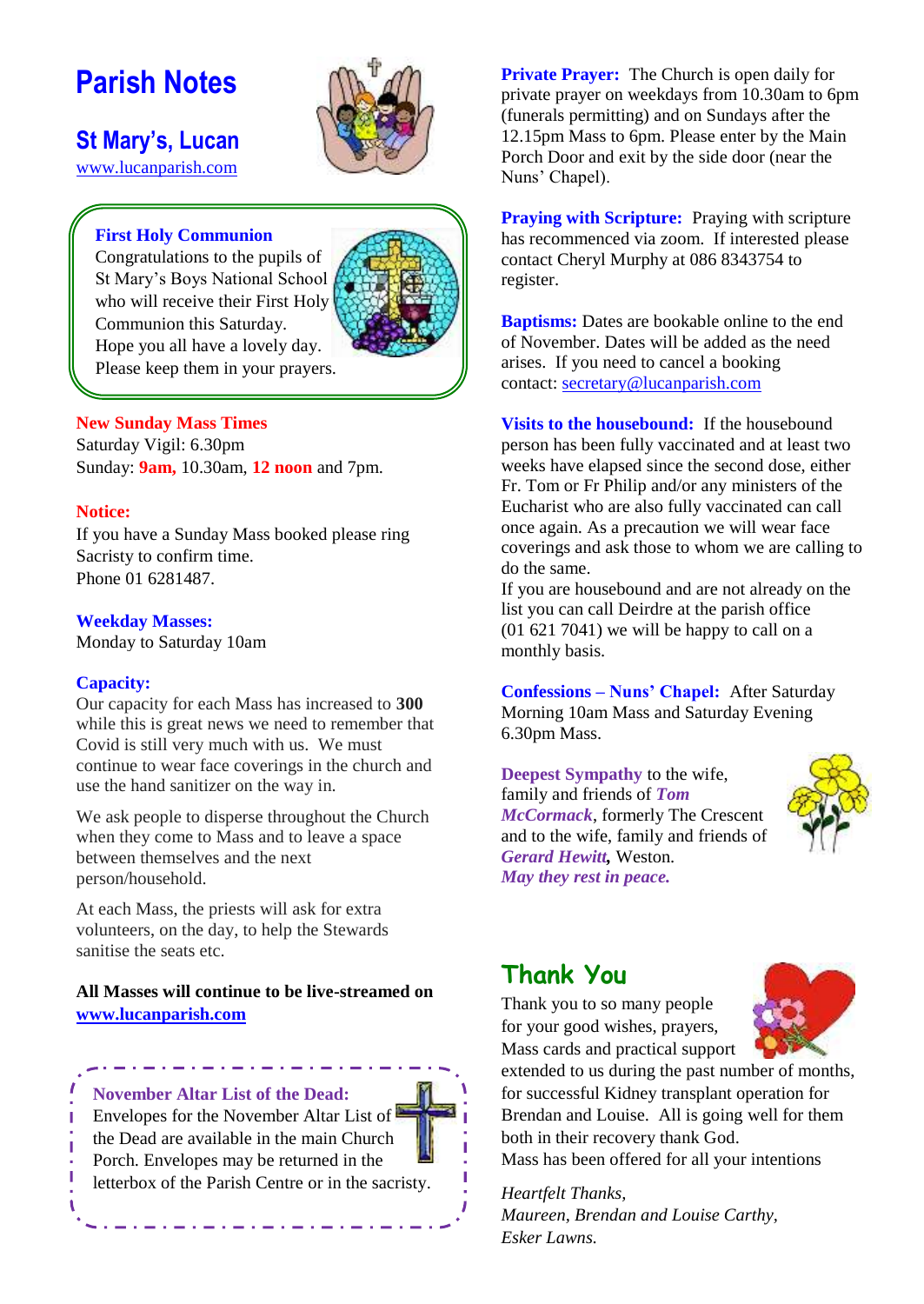# **St. Patrick's Esker/ Dodsboro/Adamstown**

[www.stpatrickslucan.ie](http://www.stpatrickslucan.ie/)



### **Sunday Masses:**

Vigil Saturday 7pm, Sunday: 9am, and 12 noon. **10.30am Family Mass – live streamed only** This online Mass is aimed at younger parishioners and their families; it is an accessible liturgy for children and enables them to participate more fully in the Sunday Mass.

#### **Summary of measures until 17th October**

Capacity will be 50%, accommodating a maximum of 300 people. Admission continues on a first come basis.

Church opening times 9.15 a.m. Monday-Saturday inclusive

The facility of the Church car park for participation at **Sunday Mass** will remain available.

Mass can be accessed over the usual Church media channels

10.30am Family Mass will continue online only until Sunday 17th October

**Weekday Masses:** Monday to Friday at 10am.

**Confessions:**  Confessions can be requested after Mass.

### **View the following on www.stpatrickslucan.ie**

Mass Readings for the week Morning Prayer – Lauds Evening Prayer – Vespers Take five at 10 - Reflections–Weekdays: 10am Taizé – Watch and Pray

# **Lucan Presbyterian Church**

### **Morning Worship:** 11am.

**Reserve a place for church services:** You can either register via our simple online booking form or give us a call on 0858231123. There will be 2 spaces available for anyone who drops in. But these will be offered on a first come, first served basis.

You will need a face covering (unless exempt) and your own Bible.

**Services will be streamed online and available on Youtube?**

# **Divine Mercy, Lucan South**

[www.lucansouthparish.net](http://www.lucansouthparish.net/)

## Congregation capacity increase:

Our capacity at each Mass has increased. While this is great news, we need to remember that Covid is still very much with us. With this in mind, we need to be diligent in continuing with the wearing of face coverings and hand sanitising upon entering the church. Let us all endeavour to keep everyone safe by following the guidelines from the competent authority.

### **Sunday Mass Times:**

Saturday Vigil 6:30pm, Sunday 10:15am and 12:15pm

**Weekday Masses:** Monday to Friday 9:15am. Saturday 10am

### **All Masses will be livestreamed on [www.lucansouthparish.net](http://www.lucansouthparish.net/)**

### **Private Prayer:**

The Faustina Chapel is open for private prayer from 10am to 12 noon Monday to Friday.

### **Daily Readings on website:**

Under our Welcome menu you will find links for the Daily Mass Reading which updates every day as well as Sunday Mass Reading for the following Sunday's Mass. It is a great way to be able to read along during Mass if you so wish or take time to reflect on the passages during the week and see what message they have for you. One quick note is that if it is a Sunday and you want to see the Gospel for today then click on the Daily Mass Reading link as the Sunday listing will be for the following week.

# **St. Andrew's Church of Ireland**

**St Andrew's: Sunday** 10am. **Wednesday:**10am **St Mary's: Sunday:**11.30am. **Tuesday:** 10am



**Calendar of Events: October 17th:** Harvest Service - 10am St Andrew's, Lucan **October 31st**: Harvest Service – 3pm St Mary's, Leixlip.

**Services** are available on our parish Facebook pages: [St. Andrew's Church, Lucan](https://www.facebook.com/standrewslucan/) or [St Mary's](https://www.facebook.com/stmarysleixlip/)  [Church, Leixlip](https://www.facebook.com/stmarysleixlip/)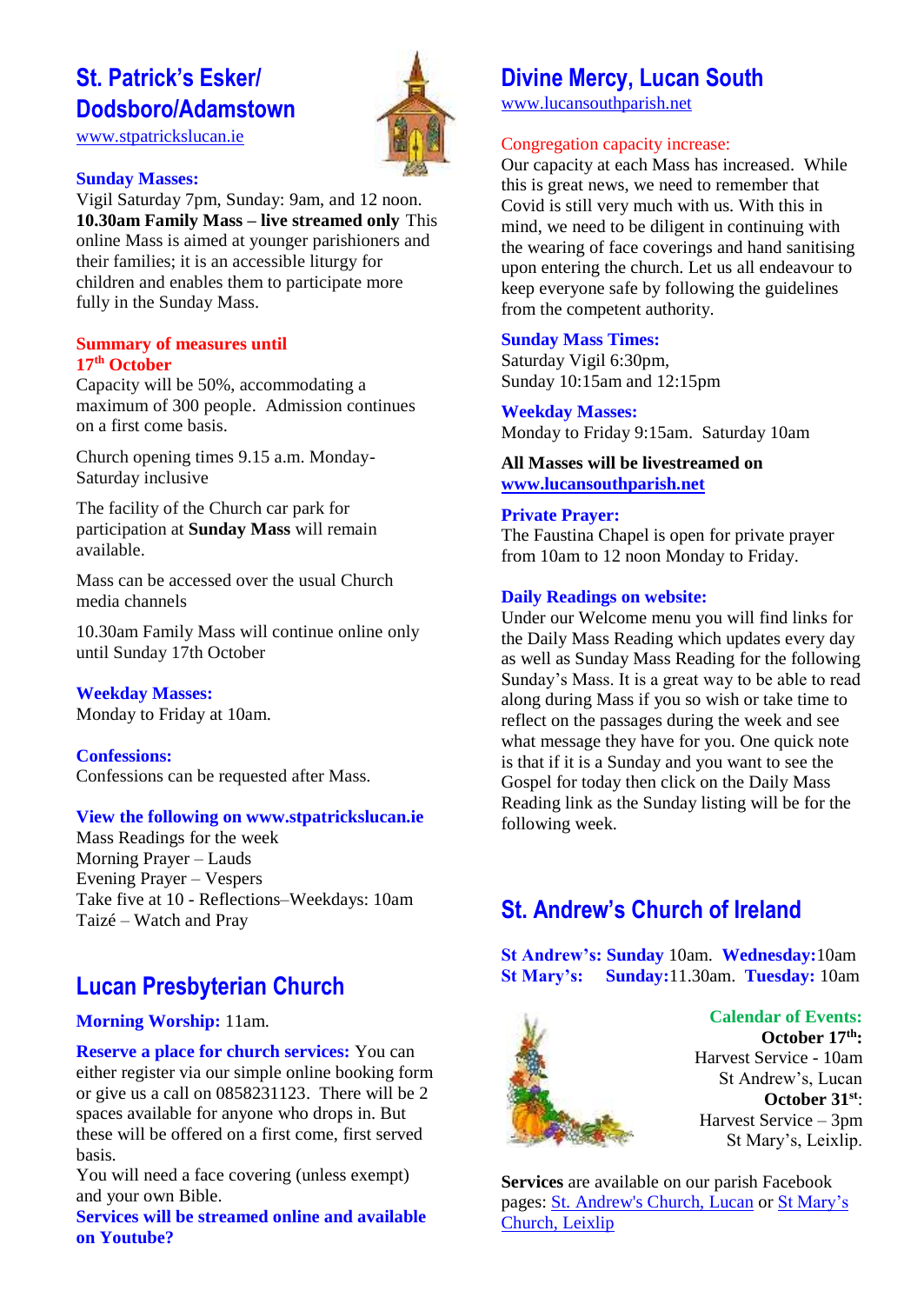# *Acknowledgement*

## **MARRON (NIALL)**

The wife and family of the late Niall Marron wish to express their appreciation for all the kind thoughts and support during this sad time.

A source of great strength during our sorrow were the expressions of sympathy conveyed to us in many ways.

His loving wife Anne, son Niall and daughters Maria and Liza especially appreciated and took comfort in the warmth and thoughtful support of all those around them.

To all our friends and family, to all who knew Niall, we thank you most sincerely.

Through your acts of kindness in sending flowers Mass cards or just for being there when it mattered the most. In speaking the words only you could say and keeping us in your thoughts and prayers. Our special thanks and love to you all.





## **O'BRIEN (JOYCE) 6 th Anniversary – 22nd October**

As long as our eyes shed tears As long as our hearts keep beating We will always love and miss you Joyce No matter how we try We will keep you within our hearts Until the day we die. And our dad, **Vincent** May you rest in peace. *From the family xxx*

# **Griffeen Art Group**

The group returns on **Tuesdays** at **7.30 pm** in **The Town Hall, Lucan**.



**Paint & Cake - All welcome! Noel 0872512775**

# **Lucan Lions Club**

Just to let you know that Lucan Lions Club hope to resume fundraising activities post 22nd October and in the run up to Christmas.



We will keep you posted on developments in the coming weeks.

## **Lions & Diabetes Action and Awareness**

Don't sit – Stand up and get moving. Cut sugar out of your family's diet. Bin the sugary drinks. Ensure 8 hours of sleep every night. Take the stairs instead of the lift. Exercise 30 minutes a day, 5 days a week. Cook with olive oil instead of butter. Need a snack? Go nuts! Eat 3 daily servings of vegetables. Limit your consumption of alcohol. Eat healthy.

## **Understanding Diabetes – 2**

Who? Typically, people over 40. Prevention – Healthy eating, Weight loss, Regular exercise. Symptoms – Increased thirst, Frequent urination, Fatigue and weakness, Urinary infection, No symptoms.

Cause – Overweight, Age, Medication.

## **Lucan Library**

**Healthy Food Made Easy** is 6 week course which aims to help people to eat healthier and improve their health.

Parent and Teens (over 12) course, Wed 20<sup>th</sup> Oct from 5pm-6.45pm. Healthy Food Made Easy is 6 week course which aims to help people to eat healthier and improve their health.

Teens over 12 years of age may participate. Each participant will be given a handbook with information and recipes, you will need to collect this from your local library to take part in this course.

You will receive the Zoom link and recipe for week 1 before the course starts.

1 ticket for all 6 classes.

1 participant per device.

A valid email address is required.

**[https://www.eventbrite.ie/e/healthy-food-made](https://www.eventbrite.ie/e/healthy-food-made-easy-for-parents-and-teens-tickets-185728668447)[easy-for-parents-and-teens-tickets-](https://www.eventbrite.ie/e/healthy-food-made-easy-for-parents-and-teens-tickets-185728668447)[185728668447](https://www.eventbrite.ie/e/healthy-food-made-easy-for-parents-and-teens-tickets-185728668447)**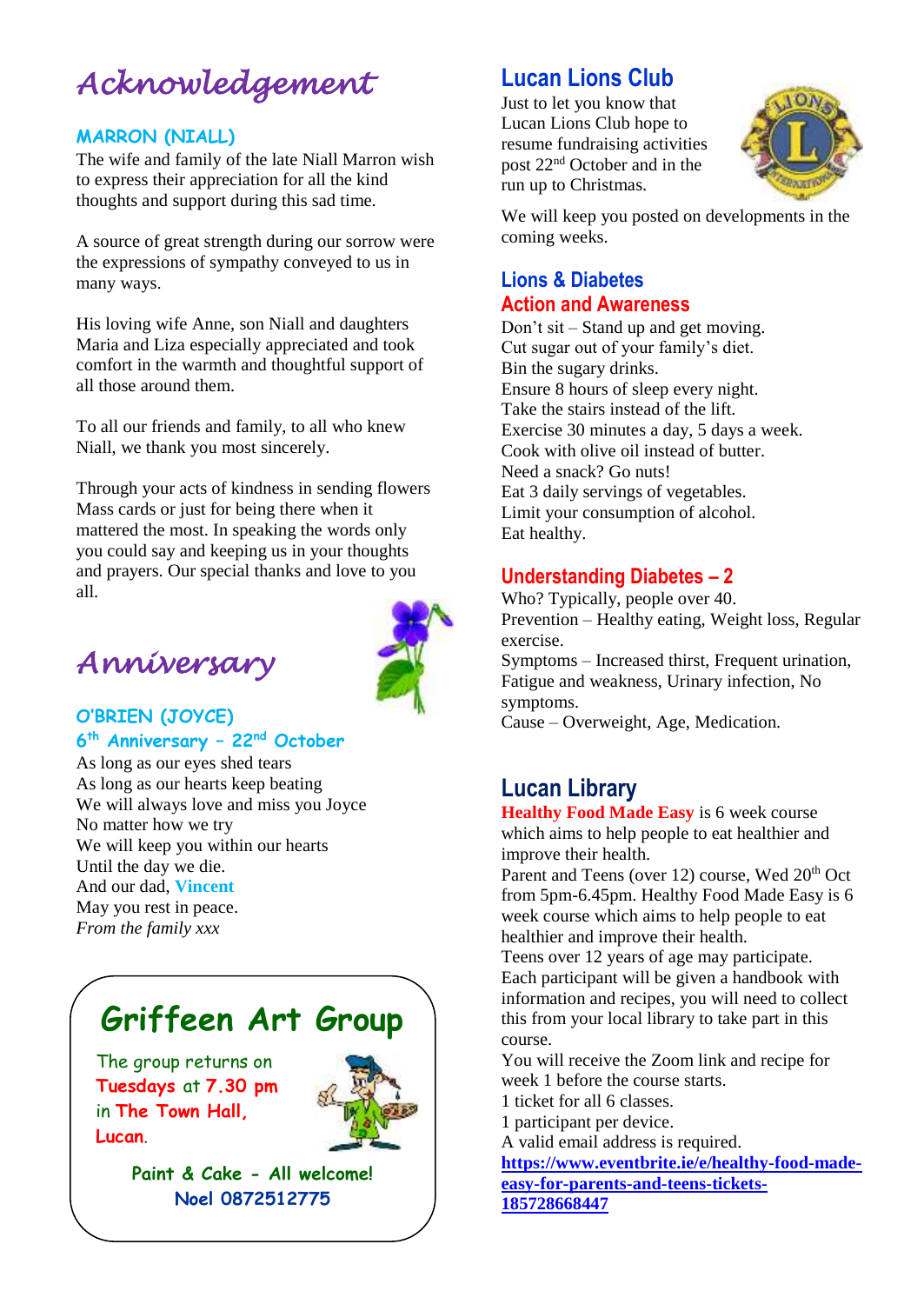# **Palmerstown Camera Club**

Palmerstown Camera Club is excited to announce an evening workshop next Wed on photographing models and lighting setup. This talk will be given by



the very talented photographers from The New Generation Camera Club. They are a studio-based camera club in the Dublin 12 area. Last week we had husband and wife photographers Robert & Sharon Prenton Jones, give an informative and interesting talk. A good evening was had by all.

Our FREE 6 – week beginners photography course is into its third week and all the photographers are enjoying the experience of getting to know their photography style and camera better.

Below are two more winning images from last month's open competition.



Brenda Hartley won the projected image category with her image titled "It's Ok". John Dunne's image "Bikers" won the mono intermediate category.



People interested in joining the club or even attending one or two meetings free of charge to see how their photography could benefit from being a member can do so by contacting [secpcc@gmail.com](mailto:secpcc@gmail.com)



## **We spotted Niamh, from Lucan Lodge Nursing Home**

on David Brophy's programme last Sunday night, when she was selected for the choir which featured front line workers from all over Ireland – and what a

beautiful sound they made!

Their trojan efforts in this pandemic will never be surpassed!

#### **Another Dublin Canvas for Lucan!** *Walk on the*

*Wildside* by artist and graphic designer Maureen Fox Kelly, can be found close to Eurospar/Pennyhill. A thoughtful piece, Maureen is also responsible for *Herbitage* (the beautiful Peacock) at Finnstown a couple of years ago.

free.



## **Check out the Haunted South Dublin**

**Exhibition** at Lucan library! Among the tales is one from Lucan, all about the old *Woodville House*, from Tarquin Blake's *Abandoned Ireland*. Not for the feint-hearted! If you can't manage to visit the library, the story is online at: [http://www.abandonedireland.com/Most\\_Haunted](http://www.abandonedireland.com/Most_Haunted_House.html) [\\_House.html](http://www.abandonedireland.com/Most_Haunted_House.html)

# **SOL CALENDAR NOW ON SALE!**

The SOL fundraising 2022 calendar is now available to purchase at **Lucan Library**. The price of the calendars is  $\epsilon$ 10 each, raising much needed funds to help keep all our tour/

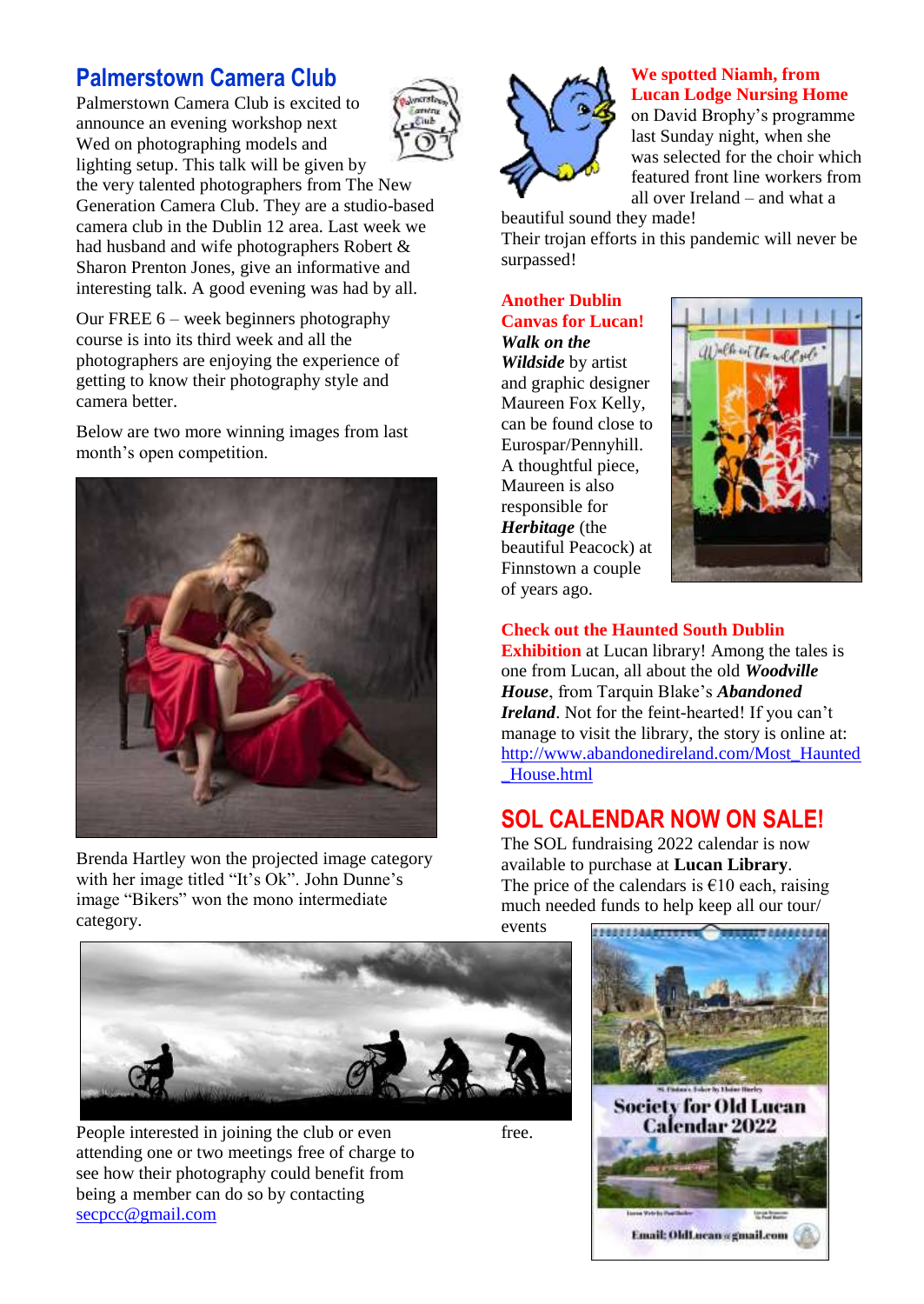

# **Lucan Community College**

### **Lucan CC student plays soccer for Ireland:**

Aoibhe Fleming  $(3<sup>rd</sup>$  Year Class O'Riordan) has been representing her country abroad. Aoibhe has travelled to Norway to represent Ireland on the U17 women's Irish Soccer Team in round 1 of the Euros. Ireland beat Hungary in their opening Group 1 game and went on the defeat Bulgaria 3-0 thus securing a place in Round 2.

Aoibhe is a fantastic role model to all and an excellent representative from Lucan Community College and the wider community to represent Ireland at an international level. Best of luck to Aoibhe and the Ireland u17 squad as they take on hosts Norway on Friday. You can get the latest updates at [https://www.fai.ie/ireland/under-17](https://www.fai.ie/ireland/under-17-womens/latest) [womens/latest](https://www.fai.ie/ireland/under-17-womens/latest)

**Active Learning in History class:** Class Valentia created and designed their own Early Christian Monasteries through some beautiful artwork. Well done! Great to see examples of active learning in Lucan CC.

**German Exchange:** It would take more than covid to thwart the German exchange Lucan CC enjoys with Gymnasium Münchberg. And so it was that on the occasion of its  $30<sup>th</sup>$  anniversary the exchange took place virtually. As Lucan CC principal Diane Birnie said to the cameras Nichts kann uns stoppen! (*Nothing can stop us!).*

At the opening ceremony students introduced themselves as teachers gave encouragement, 'Traut euch einfach!' (*Have faith*!). The ceremony included words of praise and encouragement from principals and former principals, and a message from former student Nellie Woods who now works with Post Primary Languages Initiative. A letter from President of Ireland, Michael D. Higgins was also read out in which conveyed his "congratulations on arranging such an innovative event".

Over the course of the exchange students attended classes in Lucan CC in areas of History, Geography, Music and Celtic Art. Jack Harte, a former Principal of Lucan CC, also conducted a poetry reading. The Irish students each worked alongside their German partners to practise GAA and soccer skills, do some baking, singing and dancing. The virtual exchange was reported on in the German newspaper Frankenpost whose reporter Claudia Serbert said 'Was in Harry Potters Zauberwelt funktioniert, geht diese Woche auch im Gymnasium Münchberg'. (*What works in Harry* 

### *Potter's Magic world is also possible in the week in Gymnasium Münchberg*.)

There were also more formal opportunities for students to develop and practise their language skills through making PowerPoint presentations on language and culture of Ireland and researching Irish artists. Students were also set a project to work on with their partner in preparation for the second leg of the exchange which will be hosted by gm in February.

The event concluded with a farewell ceremony packed with music, quizzes and a wealth of memories of the week together virtually. Well done to the German department on the superefficient organisation and thank you to all those who continue to make this exchange such a worthwhile experience for our students her in Lucan CC and the students of Gymnasium Münchberg.

**Basketball is Back!** The wait is almost over! Basketball Ireland have announced that League games will begin after the Midterm Break. Training for under 16 and under 19 boys and girls has begun with a great uptake of almost 100 students. This shows how much extra-curricular activities have been missed by students in Lucan CC. It has been great to see the return of many players as well as a good cohort of new recruits. Training for boys is on a Monday at 4 in the gym and is being coached by C. MacGrianra and K. Clancy. Training for girls takes place every Tuesday at 4 in the gym with Ms. L. Quirke, Ms. Dowling and Ms. R. Doherty. This is the last week for registering players so if interested please contact Ms. L. Quirke ASAP!

**3 rd Year Study Skills:** Our 3rd Year students will attend a study skills and Mental Health workshop in Monday 15<sup>th</sup> and Tuesday 16<sup>th</sup> November. In this workshop they will cover topics such as: Managing emotions, Building resilience, Finding balance and minding yourself. What a great opportunity for these students at such a crucial time for them!

**Transition Year Students Volunteer at the Academy in Lucan Sarsfields:** While many are enjoying a much deserved lie in on a Saturday morning, some of our Transition Year students are helping develop football and hurling players of the future at Lucan Sarsfields. Well done to Sean McGowan, Conor Smullen, Lee Murphy, Josh Murphy, Daragh Kenna, Rory Egan, Eabha Lillis, Lauren McGivney, Robert Keher, Cormac Coffey and Milly Hughes!

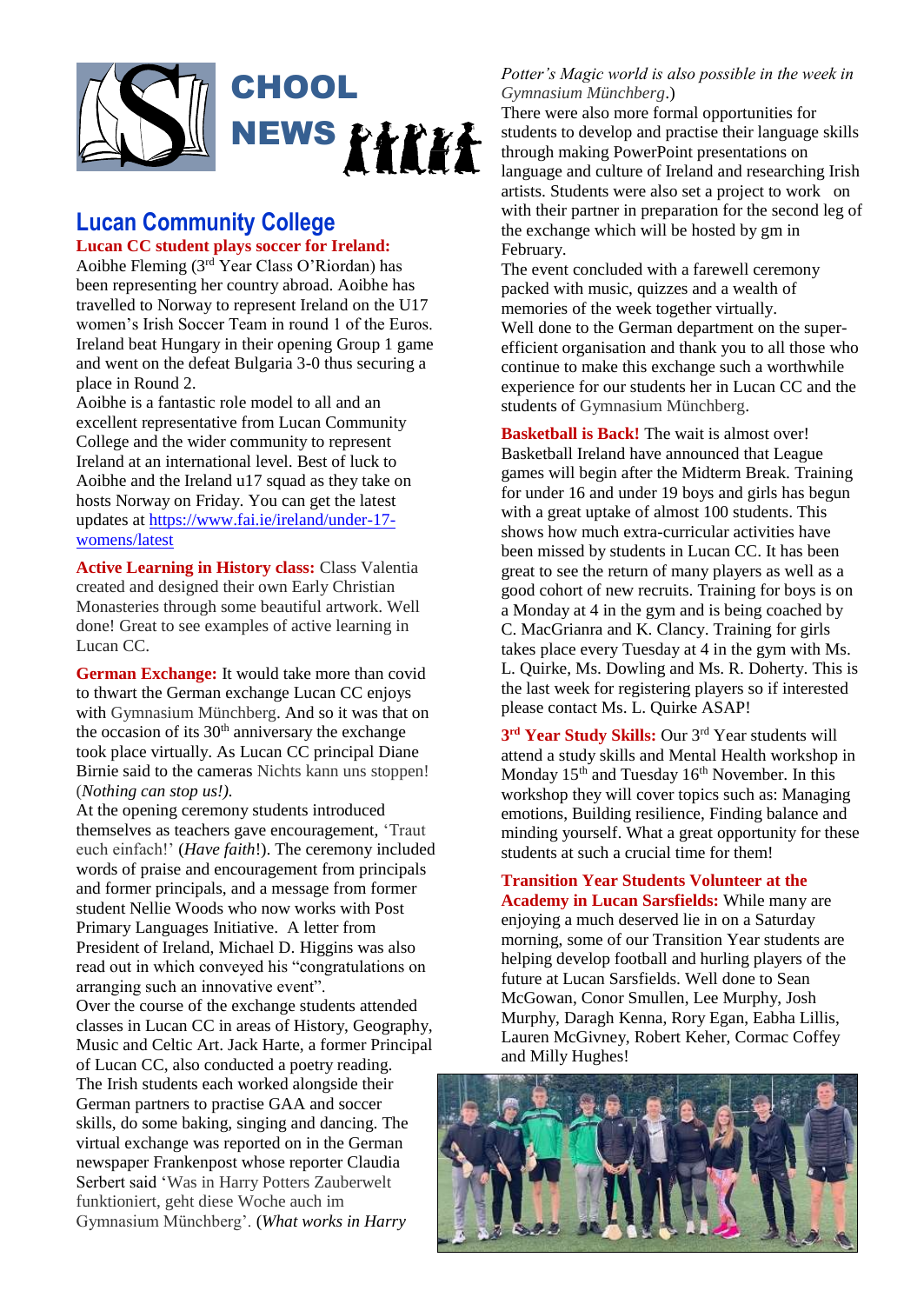# **Adamstown Community College**

**Virtual Open Evening:** Our school and subject information videos are now live on our website and YouTube channel. Check out the 'Virtual Open Evening' on our site.

**Climate Action Week:** Climate action week will be taking place October 11th - 15th. We have a few events organised for the week as we begin the two year process of applying for our third Green Schools flag which is all about travel.

There will be a poster competition for students starting Monday based around sustainable travel methods.

On Thursday we will hold a slogan competition for all students to design our Green Schools slogan for the year.

This week all students participated in their annual walk to water as part of Climate Action week 2021.



**Transition Year**: Students are very busy preparing for their **Local Community and Culture week running from Nov 22nd - 26th 2021.** Students will spend the first 3 days visiting local and cultural locations and then spend 2 days volunteering in their local community. Day 1 will be spent doing a walking tour of the city, day 2 is a tour around Croke Park and Day 3 is a visit to the Botanical Gardens and hopefully (depending on Covid restrictions) a history tour around the neighbouring Glasnevin Cemetery. The aim of this week is to familiarise our students with some of the great local offerings we have here in Dublin and to give something, however small, back to their local community during their Volunteer/fundraising days.

We have many upcoming workshops planned as well. The students got to participate in a **Circus Skills Workshop** recently which by all accounts

was fun and enjoyable. They have another day with **E-movement Ireland** coming up soon, a **skipping workshop**, **self-defence workshops** with certification and **drumming workshops**. As well as this teachers are bringing groups out and about for subject specialist events such as the **Horticulture trip** to Airfield Estate.

We are also offering an *optional extra* trip this year. We are inviting students to visit **Belfast for an overnight trip** and experience the Christmas Markets and some tourist sites. Information about this trip and costs are on students' Google Classroom should they wish to join in.

Lots happening here in Transition year and we like to take every opportunity to thank the students for getting involved and being enthusiastic about the year. We would like to thank the teachers for facilitating all of this holistic learning and very importantly, the parents and guardians, for constantly assisting and encouraging our students.

**Another big shout out to our local community here in Adamstown who are also assisting and encouraging our students to get involved locally.** 

Make sure to say 'hi' if you see us out and about in our HI Vis coats.

**Guidance News: RGSI** Our Guidance Department is delighted to be able to offer the following course to a small group of students "**The Science of Health and Happiness for Young People**". This course has been designed by the Royal College of Surgeons in Ireland's Centre for Positive Psychology and Health course. The overall aim of the programme is to allow students to increase self-awareness around their health and wellbeing in a small class setting. This support can only be offered to a limited number of students. The group will meet for one class weekly for 10 weeks to participate together

**Tech Month:** October 2021 is Tech Month. We are very excited to announce through **South Dublin Partnership and with Amazon Web Services (AWS**), that we can offer to students with the assistance of Ms. Linnane the following four workshops

- 1. Introduction to Cloud Computing
- 2. Introduction to Artificial Intelligence and Machine Learning
- 3. Introduction to Big Data

on this course.

4. Introduction to Data Centers and Career Paths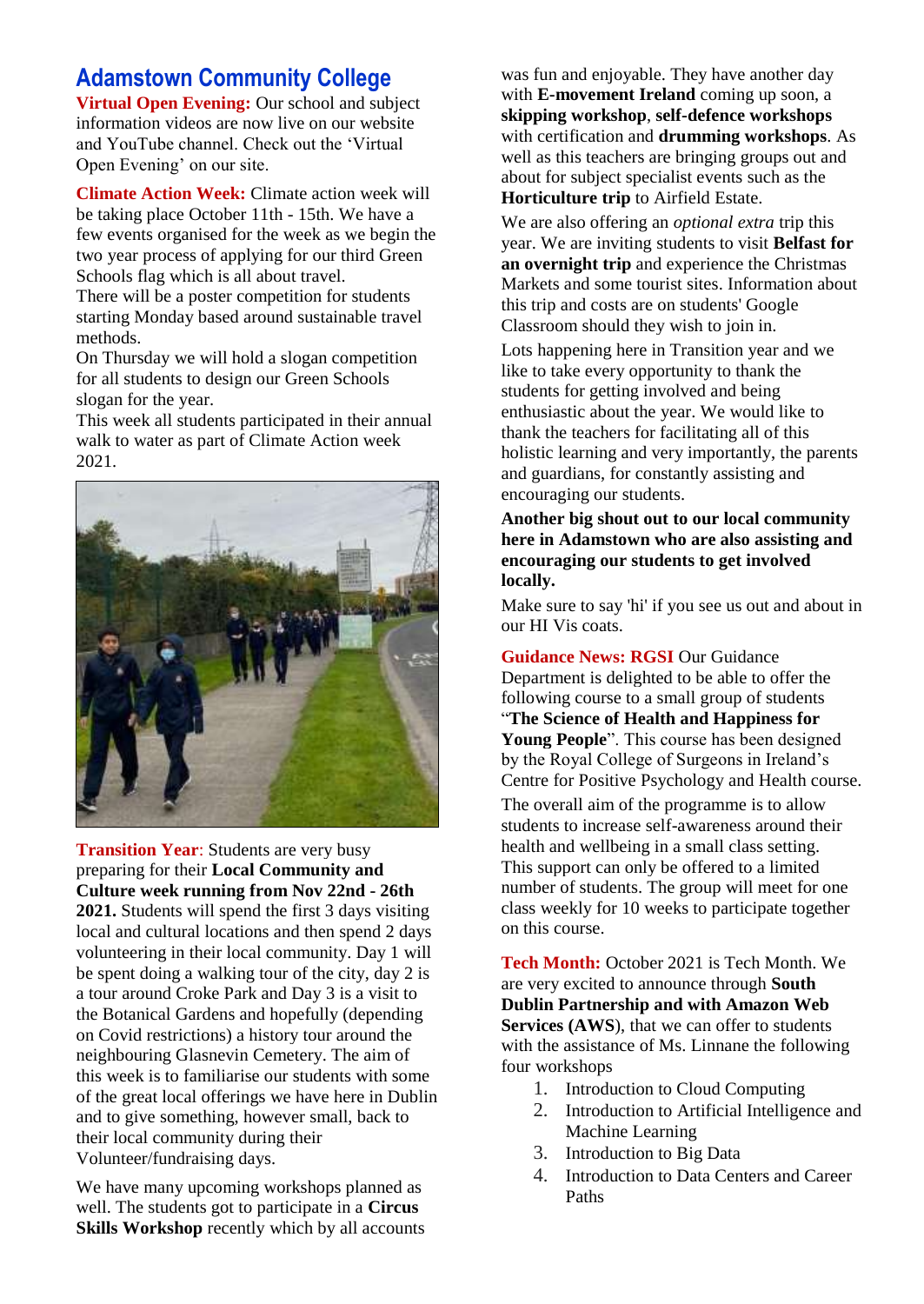## **Coláiste Phádraig CBS**

**Admissions 2022:** A final reminder that Enrolment application forms for new  $1<sup>st</sup>$  yr students beginning in Sept 2022 are currently available from the school office. Completed forms must be returned to the school by **Friday October 22nd 2021**.

**Careers:**  $6^{\text{th}}$  yr students attended a talk from a representative from My Future Options last Monday in preparation for the new online Aptitude test that they will soon sit (replacing the traditional paper DATS**).** 

MyAptitude is a psychometrically based aptitude test that gives students valuable insights into the work and careers best suited to their skills and interest. Students will complete a series of questions that are either right or wrong, and these are used to indicate a student's aptitude level in a particular area and gives them some deeper insights into their potential and capabilities. The hope is that students discover outstanding personal strengths which can should give them greater confidence in their academic work and career planning in the months ahead. The results will be made available to the students immediately upon completely the tests online. They will also have access to a pdf which they can download and share with parents, teachers and the Careers Department.

MyEirQuest, the career interest assessment, analyses individual student responses to 200 questions and produces an Interest Profile based on over 40 broad career areas. Students will be given access to an online research area to WORKBRIEF; a comprehensive up-to-date source of over 450 careers. The programme will allow the students to investigate initial career choices and explore the unknown or "un-thought" of career areas. The online student portal is an interactive work area with details of careers and links to short career videos and relevant websites. Essentially, the students will get a picture of their occupational and academic interests, related abilities and personal qualities. The results they receive are broken down into well-matched career areas that may be of interest to the students. These new online tests and assessments are cheaper than the traditional paper DATS assessments so they are highly recommended by our Career and Guidance Departments as well as management.

5 th yrs will avail of these services later on in the school year as they begin the somewhat daunting task of planning their career paths. The resources and support now available to them should at least alleviate a lot of the stress and pressure usually associated with making such important college and career decisions.

**Talent Show:** Well done to the 17 acts that have made it through to the final of this year's Virtual Lucan's Got Talent, to be held in the school on

Friday 22nd October. The Transition Year students helping Ms. Bonner organise, promote and run the Talent Show were on the initial judging panel and helped her select the acts that advanced. In the final, the top three places will be decided by student votes.

The finalists now must record a second performance and have it submitted by the end of this week, to allow time for the arduous process of editing the entire event for the Virtual Final.

Rumours are also circulating of a few teachers getting in on the action with recordings of their own….but we will all have to wait and see if there is any truth to these rumours!

It promises to be an epic, enjoyable and fun twohour show, packed with undiscovered talent and surprise breakout acts that may well be talked about for weeks and months ahead in the school.

**Transition Year:** TY Edmund had an enjoyable day trip to Dublin Zoo last week, home to over 400 rare and endangered animals from around the world. The students were transported back to their childhood by their youthful giddiness and excitement at the sight of so many exotic animals at one of Ireland's top tourist attractions. The African Savanna, the zoo's largest habitat, was a big attraction with its collection of giraffes, rhinos, ostriches and zebras. The new Gorilla Rainforest, home to a troop of the largest living primates-the western lowland gorillas, was also one of the main highlights.

The students got to see the gorillas perched on the high, rocky ridges and climbing trees, proudly surveying their surroundings. They also enjoyed stepping into the dense bamboo rainforest as they travelled through the Kaziranga Forest trail to see the mighty and magnificent herd of Asian elephants bathing in pools, munching on branches and rolling around in mud baths. The sea lions were another highlight with students thrilled to witness the underwater acrobats of perhaps the zoo's most elegant and graceful animals. It was a memorable and thoroughly rewarding day-trip for the students and indeed the teachers!

The TY students also attended a talk in the school from Ger Brady, who spoke to them about Gaisce (also known as the President's Award), a selfdirected personal development programme for young people in Ireland between the ages of 15 and 25. She explained the whole process of signing up and the many advantages of the Gaisce programme, such as interpersonal skills, positive mental health, building resilience, setting and achieving goals, societal awareness etc.

The students will be signing up for their Bronze Gaisce Award soon and they will be supported by two of our President Award Leaders (PAL) Ms. Shanahan and Mr. Douglas, who have both attained their Gold Gaisce Awards.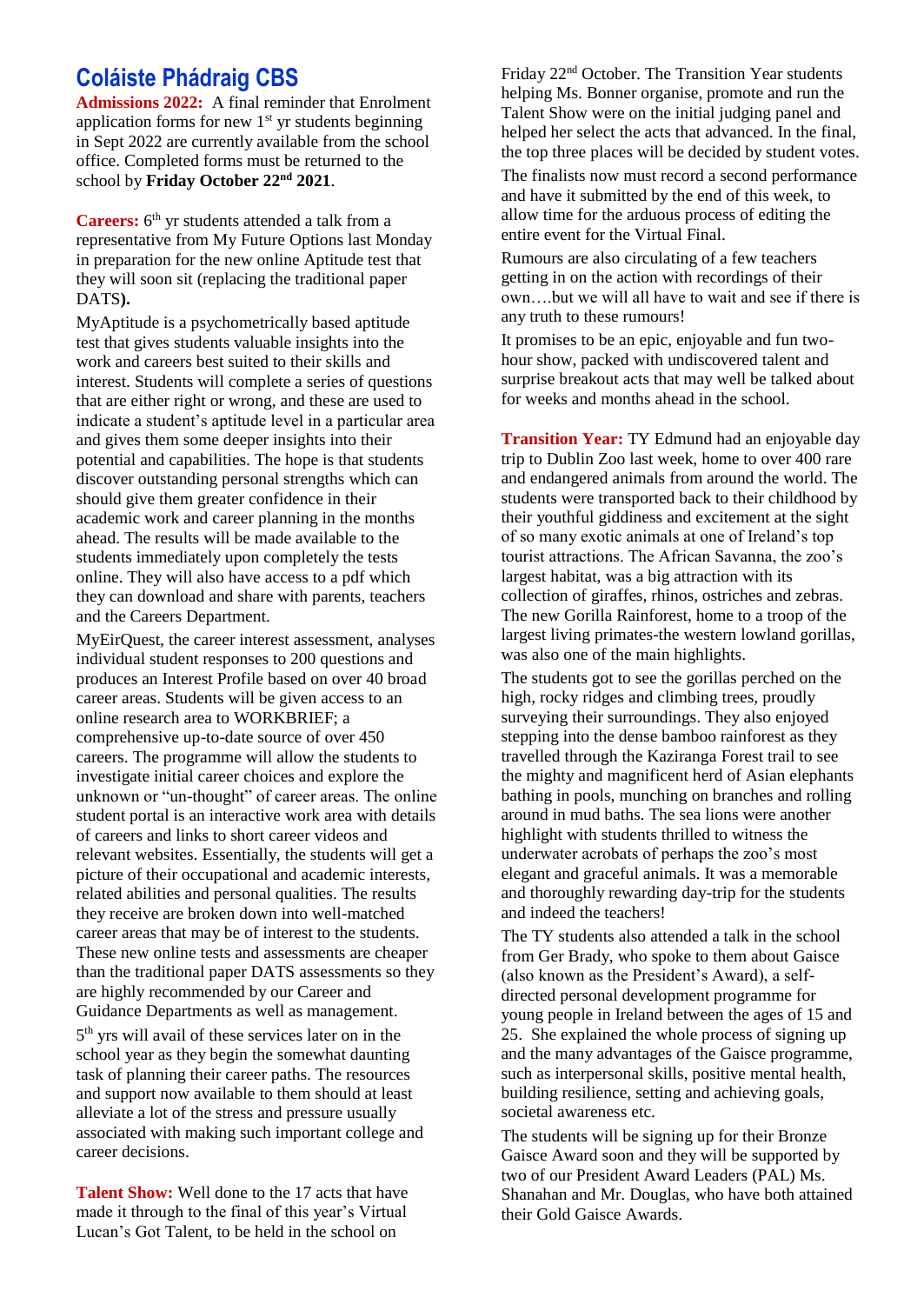# **St. Joseph's College**

Our **Parents' Association AGM** will be next Thursday 21<sup>st</sup> October. All parents are invited to attend the event which will probably take place by Zoom. Details will follow closer to the event.

It is great to see our sports teams back in action again after such a long break.

Well done to our **Senior Camogie Team** who got off to a winning start after a strong second half performance saw them overcome Maryfield College in Drumcondra on Tuesday. Thanks to Maryfield for a great game! Well done to Mr Kirwin, Mr Quinn & all of the players!



*Our Senior Camogie Team*

Our **Senior Football Team** won their match with Holy Faith Clontarf on Monday. It was a brilliant

game of football - the teams were so well matched. Our players showed great character to come back and win by a single point in a hard fought game. Final score 3-10 to 2-12. Well done to Ms Farrell, Ms Forde and all of the players!

Our **Junior Camogie Team** was playing away against Mount Sackville last week. It was fantastic to see the players back in action again. Great skills and teamwork were shown by both sides. Well done to Mount Sackville who were the victors on the day and thanks for a great game! Thanks again to our coaches Mr Quinn & Mr Kirwan.

We had a very successful **Fire Drill** last week. Students are to be complimented on their performance!

As part of their Visual Culture course, **5th Year Art students** viewed Street Art and Sculptures on O'Connell Street and then visited the 'Sculpture in

Context' exhibition at the National Botanic Gardens, Glasnevin. They had a lovely day viewing and sketching the many artistic sights on display.



*2 nd year SPHE students 'Team-Building' exercises with spaghetti & marshmallows!*

Thank you to Ms Dunne who has arranged that our School be involved in a project to monitor the quality of air in Dublin, focusing on the level of Nitrogen Dioxide in the air - **a perfect opportunity to link Stem and Wellbeing** in St Joseph's College!



*Ms Dunne & Student Council pointing to our new CleanAirTogether measurement Tube*

**School website** [https://stjosephslucan.com](https://stjosephslucan.com/) **Follow us on Twitter:** @STJosephs3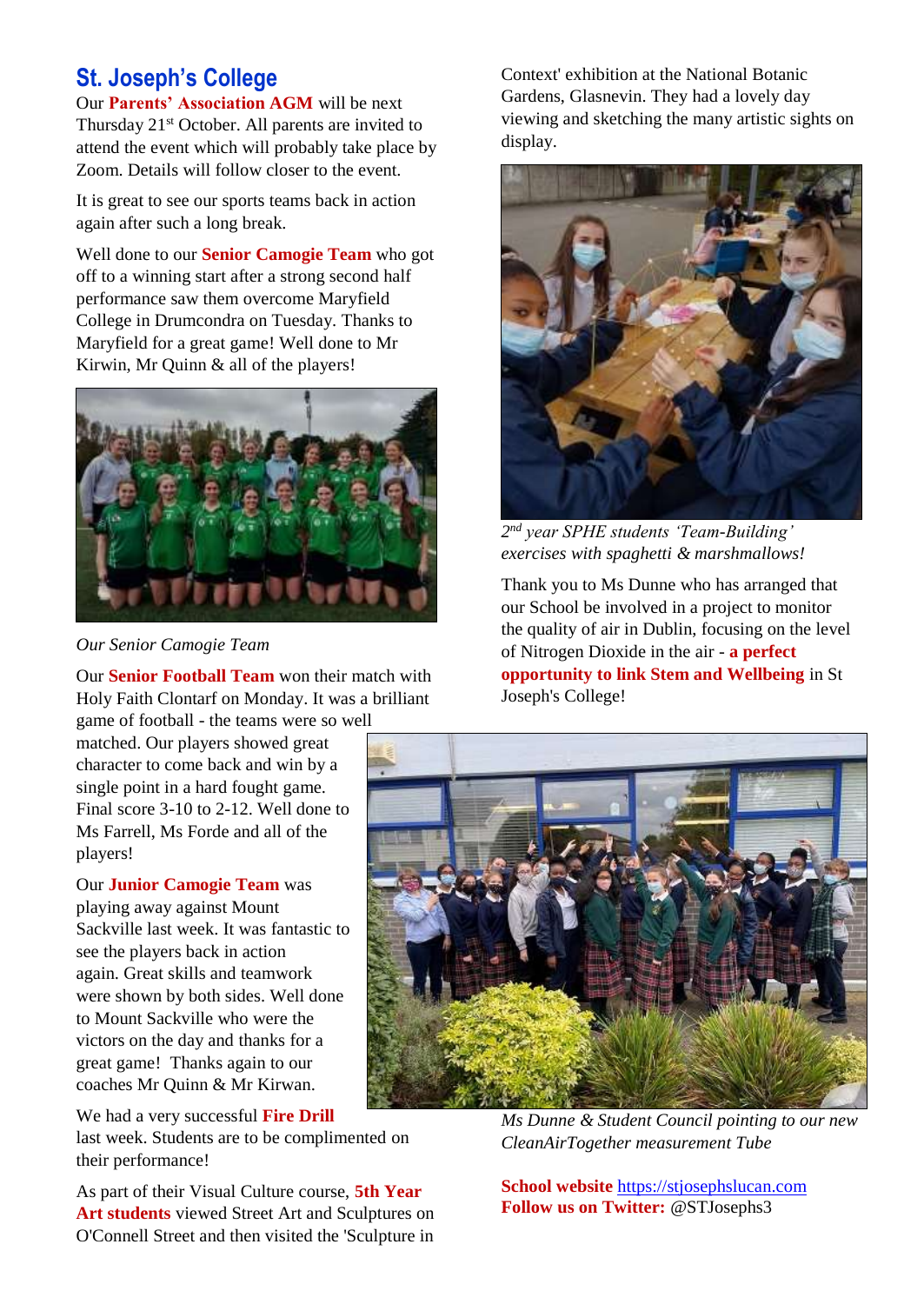# **St Kevin's Community College**

**1st year 2022 applications:** The application form for 1st year 2022 is available on our website www.stkevinscc.ie. Closing date is Friday 22nd October.

**Junior Achievement Ireland** - We welcomed Aisling Andrews to the school this week to launch their Career Ready programme, in association with Microsoft Ireland, with our TY students. 9 of our 5th year students are starting year 2 of the programme with their Mentors and we look forward to our TY students embarking on their own journey.

**Hiking Club** - A lovely sunset assent of the Sugar Loaf mountain in Wicklow was enjoyed by our school's Hiking Club! A super group of 20 students hike in the Dublin and Wicklow mountains every Tuesday after school. This term to date they've climbed over 4,500 meters - half the height of Mount Everest, we'll be at the top by the end of the term! Thanks to Ms Graham, Mr Sheridan and Ms Smyth for accompanying.

**Boys' Soccer training** continued this week with a great turn out from our 1st, 2nd and 3rd year students. Thanks to Mr Crosbie and Mr Ryan for coordinating.

**Goal Jersey Day** - Thanks to our TY students who organised the Goal Jersey Day last week and raised over €200 for GOAL. A selection of students & staff who donned their favourite jerseys can be seen below.

**TY Food Production** - Our TY Food Production/Horticulture class have been busy recently... preparing areas for planting flowers, herbs & vegetables; and looking forward to working in the newly erected polytunnel. Thanks to Ms. Gray for her incredible work with the students.

**Coding Club** - our coding club continues every Monday after school and students are now able to practice their work during lunchtimes on Tuesday and Thursday. Some of the brilliant work they have done so far can be seen below.

**Parent Classes** - some of our parents have been enjoying our new car maintenance class with Mr Darmody, our walking club with Ms Dalton and our Art class with Ms Gallagher. Contact Deirdre Dalton on 085 7622992 for more info on all of the above.



## **Enrolment 2022 St. Thomas' J.N.S.** Esker, Lucan, Co. Dublin



We will commence registration for incoming **Junior Infants (2022)**

on **Monday Nov. 1st 2021**.

**Closing date for applications is January 28th 2022.**

**Please see our website [www.stthomasjns.com](http://www.stthomasjns.com/)** for further information regarding the registration process.

# **Scoil Mhuire GNS Lucan Enrolment 2022**

During the **month of October** Scoil Mhuire Girls National School are taking names of girls living in St. Mary's Parish for Junior Infants 2022.

**Please email the school for an application form**. The school email address is [smgns.lucan@gmail.com](mailto:smgns.lucan@gmail.com)

*You will need to provide with the completed application form*:

A scanned photocopy of your daughter's **Birth Certificate**

Your daughter's **PPS Number**

A **current household utility bill** (*proof of address*).



## **St. Mary's Boys' National School**



are now enrolling **Junior Infants for September 2022**

## **The closing date for enrolment is Friday 19th November 2021**

The application forms can be downloaded from the home page of our school website which is [www.stmarysbnslucan.com](http://www.stmarysbnslucan.com/)

**For more information** please contact 01- 6281857 or email [info@stmarysbnslucan.com](mailto:info@stmarysbnslucan.com)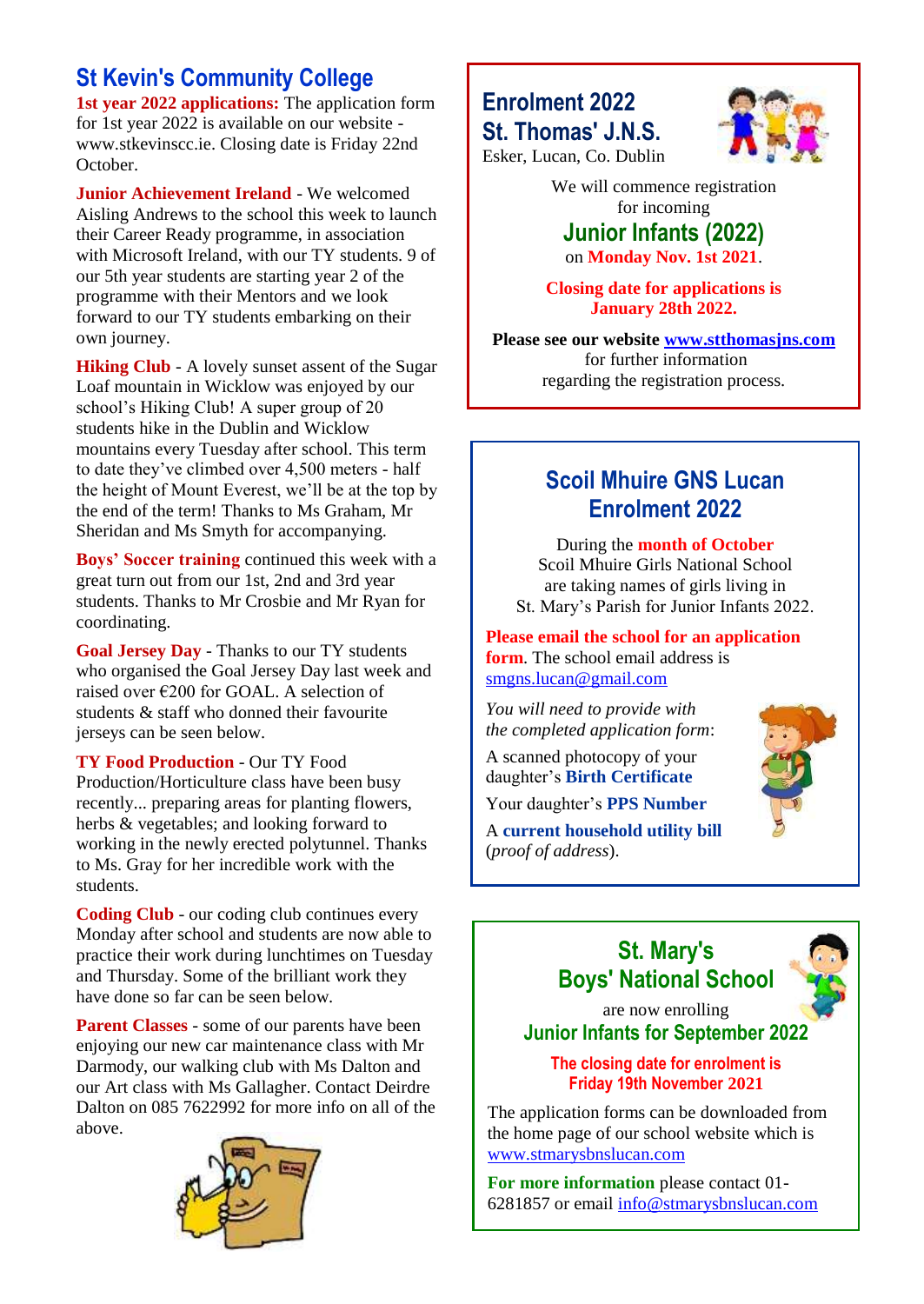### **Emer Higgins TD**

78 The Orchard, Lucan [01 401 3416](tel:014013416) [Emer.higgins@oireachtas.ie](mailto:Emer.higgins@oireachtas.ie)

**Budget 2020:** This Budget has three main aims of helping to recover our economy from the pandemic, repairing our public finances and restoring our public services. Some of the key measures include an extra  $\epsilon$ 5 in the main weekly welfare payments, including the state pension, fuel allowance, parents leave, back to school allowance and job seekers allowance. An increase in the minimum wage to  $\epsilon$ 10.50, a  $\epsilon$ 50 increase in personal tax credit, half price public transport for 19-23-year-olds,  $E250m$  to reduce waiting lists in health, free GP care to children under eight and an additional 800 Gardaí and 400 civilian staff. **Lucan Women's Network:** I was delighted to join with the [Lucan](https://www.facebook.com/Lucanwomensnetwork/?__cft__%5b0%5d=AZUY4NRXaPlQCG3g1S35KSsv3VfNQppwhHoKqc-wr1AVZZjibqO_hS7Lzknp385hnKwATRQ71EXQ5rmd-Irq6KwlUFCTLTwgjjroyFQRa2wkSIQG2Fh57jFjlwytUE4jbN0ny1uEleuV9p8toYIFTlE3My9lkmzEM85hzz8KaWJk9kFNNKZEvfWsspUa0ACMP4o&__tn__=kK-R) Women's Network to celebrate [Breast Cancer Awareness Month](https://www.facebook.com/hashtag/breastcancerawarenessmonth?__eep__=6&__cft__%5b0%5d=AZUY4NRXaPlQCG3g1S35KSsv3VfNQppwhHoKqc-wr1AVZZjibqO_hS7Lzknp385hnKwATRQ71EXQ5rmd-Irq6KwlUFCTLTwgjjroyFQRa2wkSIQG2Fh57jFjlwytUE4jbN0ny1uEleuV9p8toYIFTlE3My9lkmzEM85hzz8KaWJk9kFNNKZEvfWsspUa0ACMP4o&__tn__=*NK-R) in Corkagh Park and to raise funds for [The Marie](https://www.facebook.com/MarieKeatingFoundation/?__cft__%5b0%5d=AZUY4NRXaPlQCG3g1S35KSsv3VfNQppwhHoKqc-wr1AVZZjibqO_hS7Lzknp385hnKwATRQ71EXQ5rmd-Irq6KwlUFCTLTwgjjroyFQRa2wkSIQG2Fh57jFjlwytUE4jbN0ny1uEleuV9p8toYIFTlE3My9lkmzEM85hzz8KaWJk9kFNNKZEvfWsspUa0ACMP4o&__tn__=kK-R)  [Keating Foundation.](https://www.facebook.com/MarieKeatingFoundation/?__cft__%5b0%5d=AZUY4NRXaPlQCG3g1S35KSsv3VfNQppwhHoKqc-wr1AVZZjibqO_hS7Lzknp385hnKwATRQ71EXQ5rmd-Irq6KwlUFCTLTwgjjroyFQRa2wkSIQG2Fh57jFjlwytUE4jbN0ny1uEleuV9p8toYIFTlE3My9lkmzEM85hzz8KaWJk9kFNNKZEvfWsspUa0ACMP4o&__tn__=kK-R) Well done to all involved!

### **Paul Gogarty - Independent**

Tel: 087-2752489. E-mail: [info@paulgogarty.com](mailto:info@paulgogarty.com) **Several new initiatives taking place in Lucan village shortly:** The Council are planning a number of works to Lucan village in the near future. In the coming weeks we will see the next phase of the canal route cycleway proposals. A scheme to improve the village green area and make the area around the shops more pleasant for users is proposed for public consultation shortly also. Improvement works on the weir will continue, while this week the consultation process for additional parking opposite Lucan Demesne commenced.

The most far-reaching proposal will likely come next spring with a three-month trial of a one-way system through the village. As one who suggested such a plan, albeit with off-street parking options, I await the trial with interest. It will either prove unworkable from a traffic management perspective or a real opportunity for necessary revitalisation. Watch this space.

## **Gino Kenny TD - People Before Profit** Phone: 085-7211574. Email: [ginokenny@oir.ie](mailto:ginokenny@oir.ie)

**Darragh Adelaide Selected for PBP in the Clondalkin LEA:** Last Saturday People Before Profit launched their new local area representative for the Clondalkin Local Electoral Area Darragh Adelaide.

Darragh, a native of Clondalkin, was joined by Gino Kenny TD, Cllr Madeleine Johansson and family and friends at the small outdoor event in Clondalkin. Darragh was selected by the People Before Profit branch to represent the party in the Clondalkin area at the next local election.

### **Cllr. Shane Moynihan, Fianna Fail**

Email: [smoynihan@cllrs.sdublincoco.ie](mailto:smoynihan@cllrs.sdublincoco.ie) Ph: 087 7840898, [www.shanemoynihan.ie](http://www.shanemoynihan.ie/) [facebook.com/cllrshanemoynihan](http://facebook.com/cllrshanemoynihan) Twitter: @shanemoynihan, Instagram: cllrshanemoynihan

- **Bus stops on St Loman's Road/Ballyowen Road:** Some people have asked me about the new **P**
- bus stops being set on Ballyowen Road/St Loman's Road. These will form part of the new **O**
- 251 bus route which will connect Liffey Valley to Adamstown, on an hourly frequency. This is part of the Bus Connects Scheme for Lucan which **L**
- will be rolled out in November. You can view the map for the Lucan Area **I**
- at [https://busconnects.ie/media/1731/lucan](https://busconnects.ie/media/1731/lucan-online-map-141019-fa.pdf)[online-map-141019-fa.pdf.](https://busconnects.ie/media/1731/lucan-online-map-141019-fa.pdf) **T**
- **Bonfire stockpiles and fireworks:** If you are aware of illegal bonfire stockpiles in your area, **I**
- please let me know and I will ask the Council to remove them. **C**
- **Mattress amnesty:** The Council is organising collection of unwanted mattresses at locations around the County. Collection points Rathcoole **A**
- Community Centre 9.30 and 12 on 18th October and Tymon Park Car Park, Tallaght 9.30 and 12 on 21<sup>st</sup> October. **L**

#### **Liona O'Toole – Independent N**

087-2795274. [lotoole@cllrs.sdublincoco.ie](mailto:lotoole@cllrs.sdublincoco.ie) [www.lotoole.com](http://www.lotoole.com/) **O**

**Pay & Display:** Saturday pay & display will be introduced into Lucan Village, council management have confirmed to me that they are waiting for the machines to be recalibrated to reflect these new charges. There will also be an awareness campaigned carried out in advance to ensure prior notice of this new charge. **T E S**

## **LAMA (Local Authorities Members**

**Association) Awards 2021:** Delighted to have nominated both Jack Tuite cofounder FitFor45 and Patrick Brophy Event Director Junior Grifeen parkrun and Wolfpack running club member for 'Best Community Health Initiative' 'Best Community Sports Team/Club' and 'Community Volunteer of the Year' both are now FINALISTS for this years awards, ceremony takes place on 27<sup>th</sup> November. Best of luck to both!

**Proposed Temporary Closure Hayden's Lane R120:** To facilitate Fastlane Half Marathon, South Dublin County Council propose to temporarily close Hayden's Lane, on Sunday the 7 th of November 9am-12.30pm.

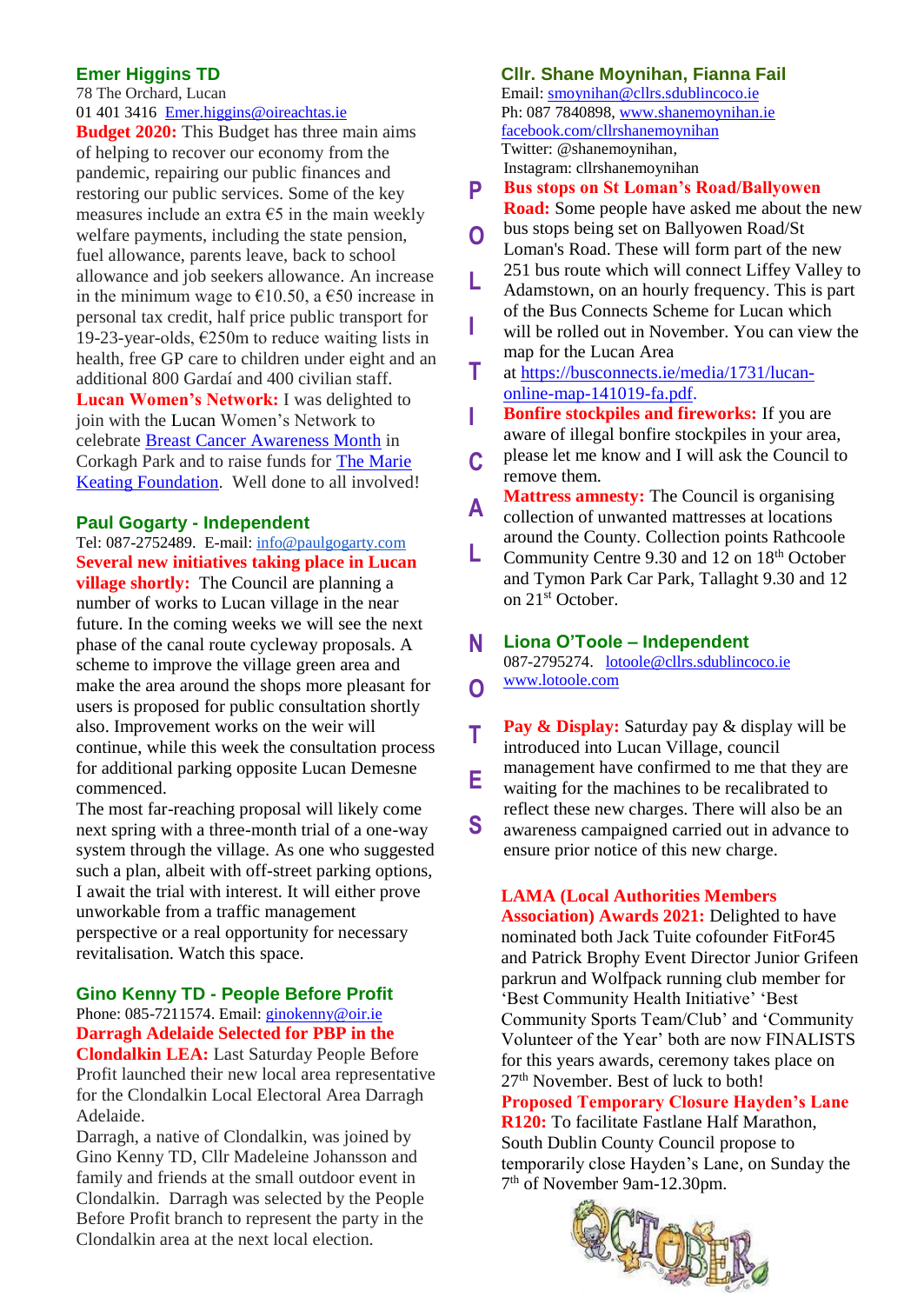

**Senior Footballers** were comprehensive winners over Plunketts in the last of the group games, and as runners up will advance to meet Ballymun in the quarter finals of the championship. Senior Camogie, following Sundays win over Faughs, await the winners of the other shield semi-final. In Ladies football, the intermediates drew at home to Clann Mhuire and now meet table toppers Sylvesters in the last of the group stages, all three U13 teams made their cup finals, U14A are in the Div 1 final and U15B in shield final. There were wins too for the Minor A and B hurlers.

On Saturday next at 5pm, Craobh Chiarain will be the quarter final opposition for our **senior hurlers** in Parnell Park, and is an all ticket fixture. Tickets are now available online at the link below. Presale online: Adults  $\epsilon$ 13, Juveniles (16)  $\epsilon$ 5. In the event tickets do not sell out online, tickets will be available at the gate  $\omega$  Adults  $\epsilon$ 15, Juveniles  $(U16)$   $E5$ .

[https://www.universe.com/events/craobh](https://www.universe.com/events/craobh-chiarain-v-lucan-sarsfields-go-ahead-shc-a-14-final-tickets-YR7D3H)[chiarain-v-lucan-sarsfields-go-ahead-shc-a-14](https://www.universe.com/events/craobh-chiarain-v-lucan-sarsfields-go-ahead-shc-a-14-final-tickets-YR7D3H) [final-tickets-YR7D3H](https://www.universe.com/events/craobh-chiarain-v-lucan-sarsfields-go-ahead-shc-a-14-final-tickets-YR7D3H)

**In the Junior Hurling** quarter finals, the Junior A's are at home to Skerries, and the C's away to Monicas, both on Saturday, while the B's are at home to Sylvesters on Sunday.

Also on Sunday the **Minor A footballers** will contest the Shield quarter final away to Thomas Ashe, **Lucan's B's** are away to ClannaGael in the Minor D Football Championship quarter finals and the C's away to Geraldines in the Minor E south quarter final.

All Club fixtures and results are available on our website.

**Dublin (with Tommy Brennan on the squad)**

will face Mayo on Saturday, October 16 in St Brigid's GAA club, Kiltoom, Roscommon, in the semi-final of the Masters (Over 40) all Ireland football championship. Best of luck to all teams!

**The LDCU Academy** takes place on Saturdays for boys and girls aged between 4 and 7. See our website for booking details.

**12th Lock Café** is open from 6pm-8pm weekdays and Saturday 9am-2pm when training is taking place.

**The Club Shop** is open Thursdays 7-9pm and Saturdays 10am to 1pm.



**GAA for All:** Lucan Sars Stars, GAA for All training is continuing on Tuesdays on the allweather pitch. We would like to thank our special guests who visited training last week and this week; Lucan players, Abbie Shiels, Dublin Ladies Football goalkeeper and Alan Murphy, Dublin U20 hurler. It is great to see our Dublin stars make time to train and join in the fun with our young Lucan Sars Stars.

**Hurley & Helmet Donations:** A teacher in a local secondary school is trying to promote Camogie within the school with a view to taking part in school competitions. He has requested our assistance to collect some equipment and is looking for helmets or hurls that are no longer in use – the plan is that these hurls and helmets will be loaned by the club to the school for the duration of the year. Can you please have a look in your attic, sheds or garage for any usable hurls and helmets - they can be left into the Club café.

**Parking at the clubhouse:** As we return to dark evenings and training at the 12th Lock, we would like to remind everybody to slow down, please park in the overflow car park first if it is open before entering the main carpark, and if using the main carpark, enter by the main entrance gate, observe the one-way traffic flow-system and exit by the gate located next to the AWP, and a reminder to all our members and visitors, that except for assistance dogs, no dogs are permitted on our premises.

**Lucan Sarsfields GAA Club Lotto Jackpot €15,800:** Ní raibh aon buaiteoir phota óir de €15,800 sa chrannchur a tharla ar an Déardaoin, ar an 30ú de mhí an Meán Fómhair. Tarraingíodh na huimhreacha seo a leanas: 15, 16, 24, 28. The Lucky Dip winners of €30 each: **Caroline Casey, Tommy & Liam, Margaret Doyle, Gerald Gleeson, Matt O'Donovan.** The Jackpot for the next draw, to be held on Thursday  $14<sup>th</sup>$  October, is **€16,200**, and is sponsored by: **Lucan Village Pharmacy.** The draw managed by Diarmuid Dawson will be held in the Club house, at 9pm and live streamed on our Facebook page.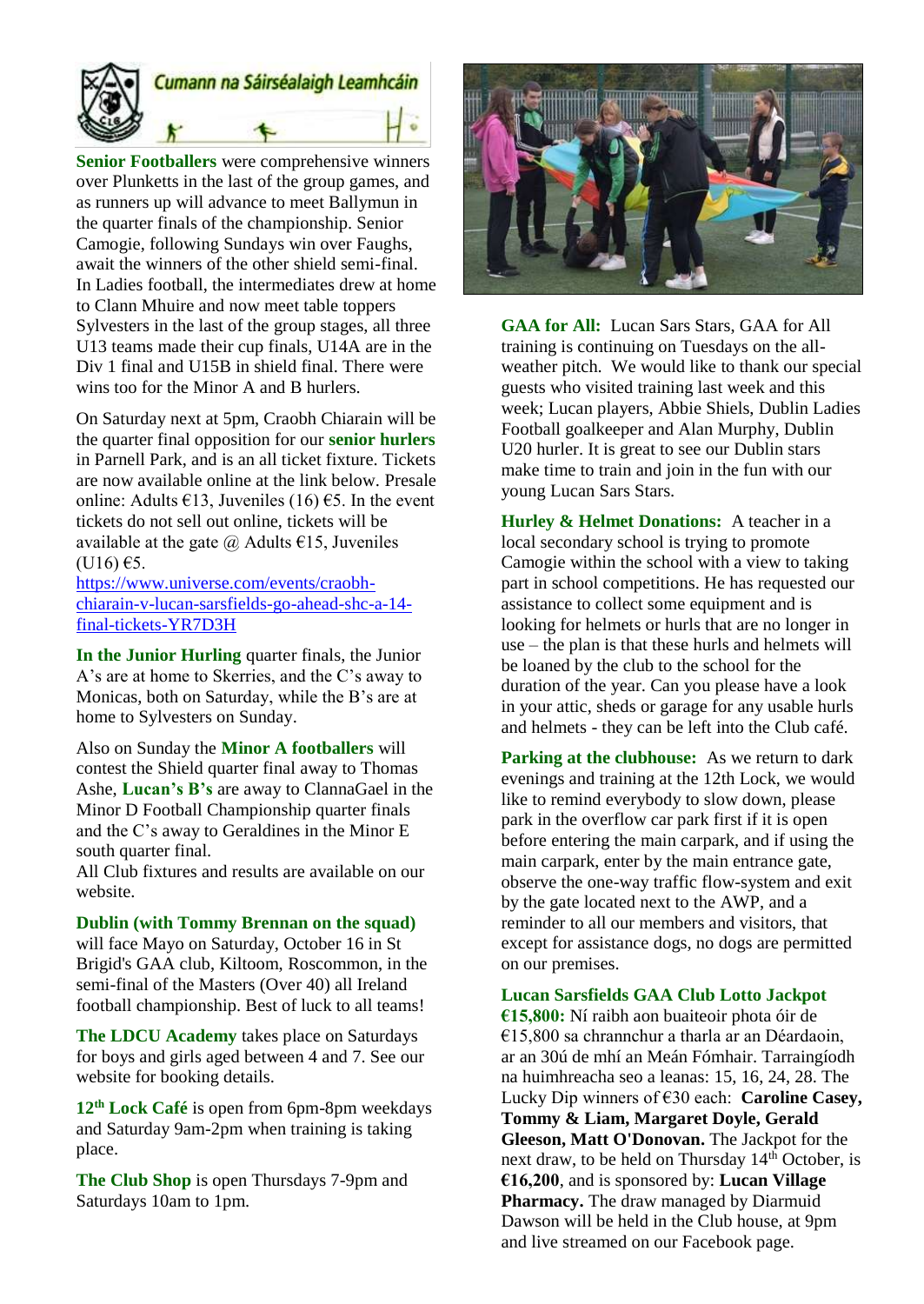

# **Na Gaeil Óga CLG**

Fáilte chuig an Nuachtlitir is déanaí ó Na Gaeil Óga, áit a bhfaighidh tú an teolas is déanaí faoi gach rud atá ag tarlú inár bpobal bríomhar.

### **Club Siúlóide**

Tá club siúlóide tosnaithe againn agus beimid ag bualadh lena chéile ar 9.10am gach Céadaoin i bPáirc Griffeen. Fáilte mhór roimh gach éinne. Seol téacs chuig Cónán ar 00447514033624 má tá suim agat a bheith páirteach nó chun níos mó eolais a fháil.

We have started a new walking group that meets every Wednesday at 9.10am in Griffeen Park. Everyone is welcome! Send a message to Cónán on 00447514033624 if you are interested or for more information.

## **Traenáil máithreacha**

Traenáil máithreacha agus daoine eile ar siúl againn gach Luan ar 6.30pm in Ospidéal an Rí. Fáilte mhór roimh gach éinne. Seol téacs chuig Cónán ar 00447514033624 má tá suim agat nó chun níos mo eolais a fháil.

Mothers and others training every Monday at 6.30pm in King's Hospital. Everyone is welcome! Send a message to Cónán on 00447514033624 if you are interested or for more information.

### **Foirne iomána - cluiche ceathrú ceannais**

Tá cluichí ceathrú ceannais ag na foirne iomána fásta Dé Domhnaigh seo chugainn. Ar dtús ar maidin beidh an chéad fhoireann ag tabhairt aghaidh ar Bhaile Buadáin ar 11am i bPáirc Chaitríona agus ar 3pm beidh an dara fhoireann ag imirt in éadan Naomh Áine i bPáirc Chaitríona freisin. Bheadh na foirne seo an-bhuíoch as tacaíocht ar bith!

### **Buachaillí Faoi 9, Iomáint**

Bheannaigh maidin aoibhinn Fómhair dúinn i bPáirc Ghleann Álainn, áit ar imir na buachaillí faoi 9 dhá chluiche i gcoinne Naomh Pádraig, Baile Phámair. Bhí na cluichí breá iomaíoch agus an dá fhoireann ar chomhchaighdeán.

Sa chéad chluiche a bhí againn, bhí scileanna cosanta iontacha ar thaispeáint ó Fhinn Ó Gréacháin agus Cian Mac Giolla Phádraig, le neart blocála ar siúl. D'oibrigh Aoidhfin Faircheallaigh go chrua i lár na páirce agus é anláidir sa choimhlint, agus ghlac James Mac Cuinneagáin le gach deis a fuair sé, ag scóráil roinnt cúilíní deasa.

Sa dara chluiche againn níor stop Jude Touhey ag rith, agus bhí Darragh Dunbar agus Conor Sheehan ina bhfathaigh i meascs na gcosantóirí. Ar nós a dheartháir sa chéad chluiche, d'imir Ruairí Mac Giolla Phádraig an-chluiche agus é ag feidhmiú i lár na páirce.

Tagairt speisialta do James Ó hIcí a d'imir le Naomh Pádraig chun na huimhreacha a choinneáil cothrom.

A bright Autumn morning greeted us in Glenaulin Park where the under 9 boys played St Patricks Palmerstown in 2 games of football. The games were competitive with the two teams evenly matched.

In our first game there was some great defensive skills on display from Finn Ó Greachán and Cian Mac Giolla Phádraig with plenty of blocks. Aoidhfin Faircheallaigh worked hard in midfield, tackling and passing and James Cunningham was scoring some lovely points at every opportunity.

In our second game Jude Touhey never stopped running and Darragh Dunbar and Conor Sheehan were giants in defence. Not to be bettered by his brother Ruairí Mac Giolla Phádraig was tackling hard in midfield.

A special mention for James Ó hIcí who played with St Patricks to keep the numbers even.



## **PLEASE NOTE:**

We are **NOT operating from the Newsletter Office at the moment**, but leave your ads, queries or notices in the **letter box at St. Mary's Parish Centre**, **before 10pm on Wednesday night**, and we'll collect and look after them.

Alternately email notices/reports to any of the following:

**Community / Schools/ Local History**  [marylucannewsletter@gmail.com](mailto:marylucannewsletter@gmail.com) 

**Sport / Politics** [roselucannewsletter@gmail.com](mailto:roselucannewsletter@gmail.com)

**Parish Notes / Fund Raising** [annalucannewsletter@gmail.com](mailto:annalucannewsletter@gmail.com)

**Anniversaries etc / Advertising Queries**  [catherinelucannewsletter@gmail.com](mailto:catherinelucannewsletter@gmail.com)